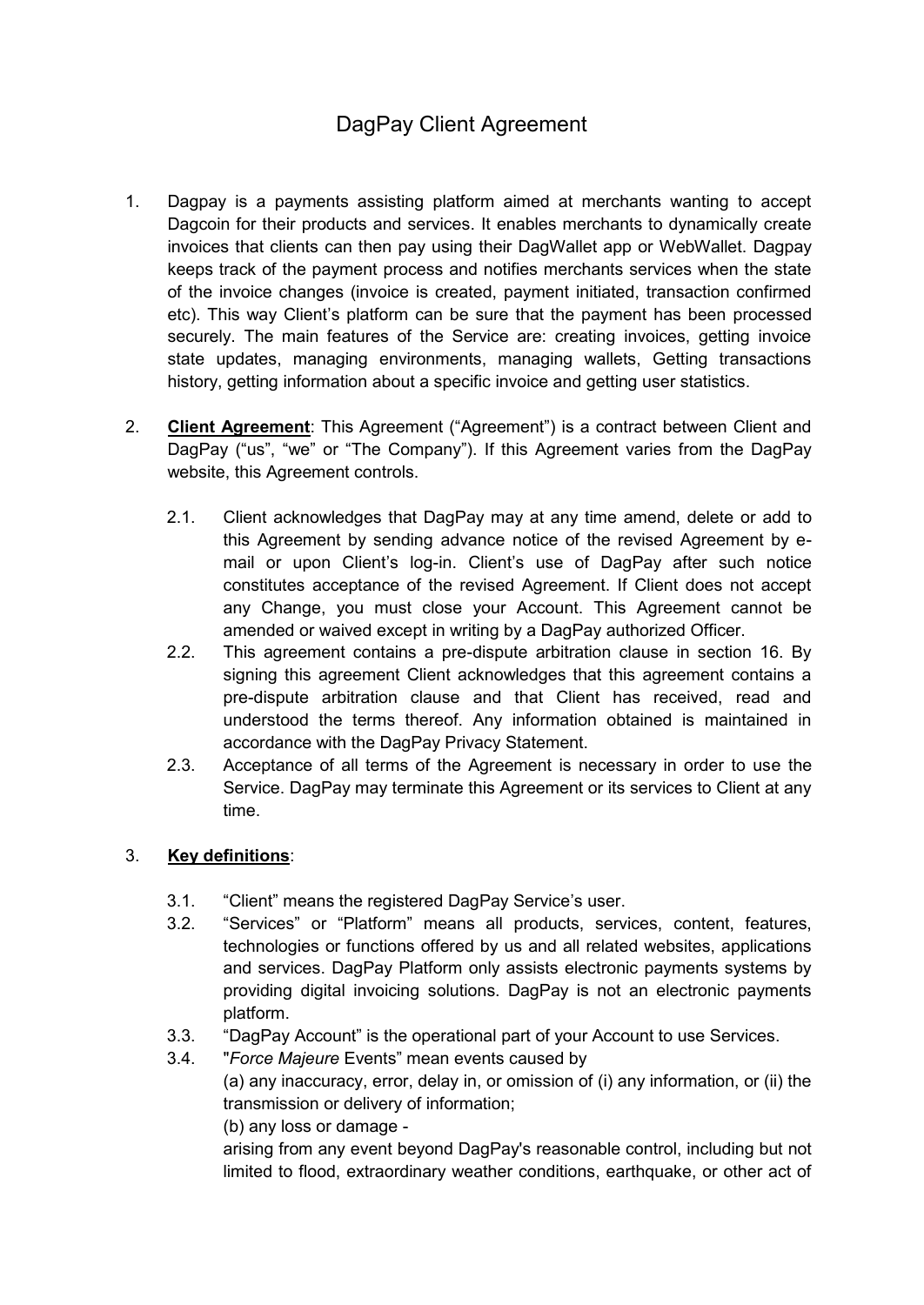God, fire, war, insurrection, riot, labor dispute, accident, action of government, communications, power failure, or equipment or software malfunction or any other cause beyond DagPay's reasonable control (each, a "Force Majeure Event").

- 4. **Client Qualification:** Client warrants that his, her or its application is true and complete; and it/he/she will promptly notify DagPay of any information changes; and authorizes DagPay to make any inquiry to verify information. To be eligible for our Services, Client must:
	- 4.1. have full legal capacity and, if necessary, authorization to enter into a contract; and
	- 4.2. if Client is an individual, be at least 18 years old.

## 5. **DagPay Account:**

5.1. Client's DagPay Account allows Client to use the Platform.

# 5.2. **DagPay Account information and security:**

- 5.2.1. In order to engage in any services, Client must create a DagPay Account and provide any requested information. DagPay may request Client to provide additional information if necessary.
- 5.2.2. Client shall be responsible for any wrong information given during Account opening.
- 5.2.3. DagPay may suspend or freeze the account or any privileges of the account if the Client has provided false information during registration.
- 5.2.4. Client shall create unique passwords and keep them secret and secure for reasons of account security.
- 5.3. **Responsibility for Client's actions:** Client acknowledges that DagPay identifies the client by username and password. If the client shares these unique parameters with others without notification to DagPay or if these parameters are stolen or lost, the client shall be responsible for the actions performed as DagPay only identifies transactions based on these parameters. Unless DagPay is notified and agrees, Client will not allow anyone to access Client's account. Client is responsible for the confidentiality and use of Client's user name/password and agrees to report any theft/loss of such user name/password, or any unauthorized access to Client's account, immediately by contacting DagPay customer support at support@dagpay.io.
- 5.4. For Account closing procedures please refer to DagPay website.
- 5.5. **Assignment:** Client may not assign or transfer any of Client's rights or obligations under these Terms without prior written consent from DagPay, including changes necessitated in connection with any change of control. DagPay may assign or transfer any or all of its rights under these Terms, in whole or in part, without obtaining Client's consent or approval.
- 6. **Privacy Policy:** Please refer to our Privacy Policy here for information about how we collect, use and share Client's information.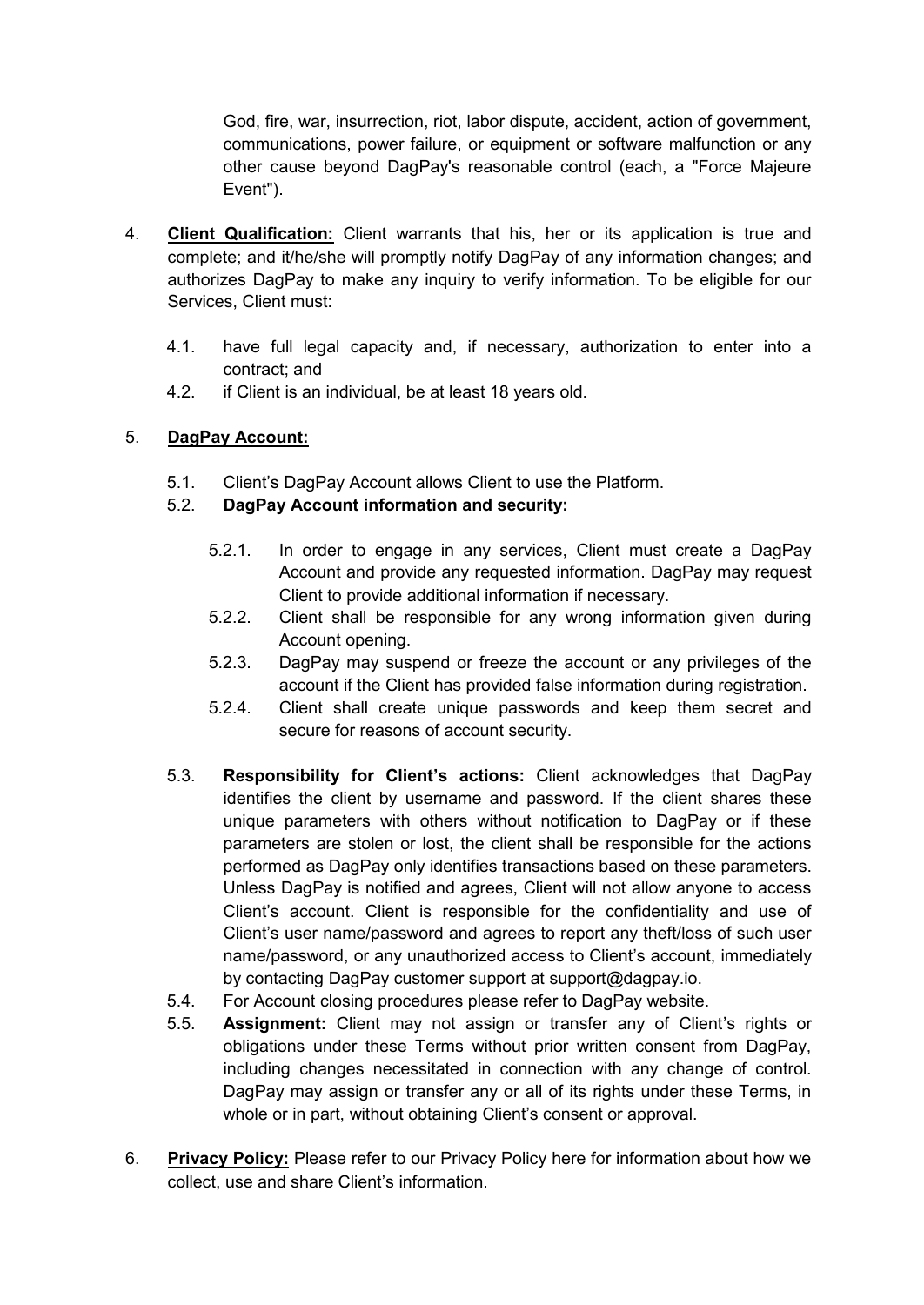- 7. **Fees and Charges:** The DagPay Service is free of charge unless specified in these terms or on the DagPay website.
- 8. **Consent to Electronic Delivery**: Client agrees and consents to receive electronically all communications, agreements, documents, receipts, notices and disclosures (collectively, "Communications") that DagPay provides in connection with Client's DagPay Account and/or use of the DagPay Services. Client agrees that DagPay may provide these Communications to Client by posting them via the Services or by emailing them to Client on the email address that Client provides during registration. Client should maintain copies of electronic Communications by printing a paper copy or saving an electronic copy. Client may also contact us through support: support@dagpay.io to request additional electronic copies of Communications.
- 9. **Withdrawal of Consent:** Client may withdraw Client's consent to receive electronic Communications by sending a withdrawal notice to support support@dagpay.io. If Client declines or withdraws consent to receive electronic Communications, DagPay may suspend or terminate Client's use of the Services.
- 10. **Updating Contact Information:** It is Client's responsibility to keep Client's email address and/or mobile phone number on file with DagPay up to date so that DagPay can communicate with Client electronically. Client understands and agrees that if DagPay sends Client an electronic Communication but Client does not receive it because Client's email address or mobile phone number on file is incorrect, out of date, blocked by Client's service provider, or Client is otherwise unable to receive electronic Communications, DagPay will be deemed to have provided the Communication to Client. Please note that if Client uses a spam filter that blocks or re-routes emails from senders not listed in Client's email address book, Client must add DagPay to Client's email address book so that Client will be able to receive the Communications we send to Client. Client can update Client's email address, mobile phone number or street address at any time by logging into Client's DagPay Account or by sending such information to support at support@dagpay.io. If Client's email address or mobile phone number becomes invalid such that electronic Communications sent to Client by DagPay are returned, DagPay may deem Client's account to be inactive, and Client may not be able to complete any transaction via our Services until we receive a valid, working email address or mobile phone number from Client.
- 11. **Suspicious Activity:** If DagPay has reasons to believe that a Client account has been involved in any fraud or crime or violation of laws or regulations, or has been accessed unlawfully, or is otherwise involved in any suspicious activity (whether victim or perpetrator or otherwise), DagPay may suspend or freeze the account or any privileges of the account. Without limiting the generality of the foregoing, Client agrees that Client will not:
	- 11.1. Use our Services in any manner that could interfere with, disrupt, negatively affect or inhibit other users from fully enjoying our Services, or that could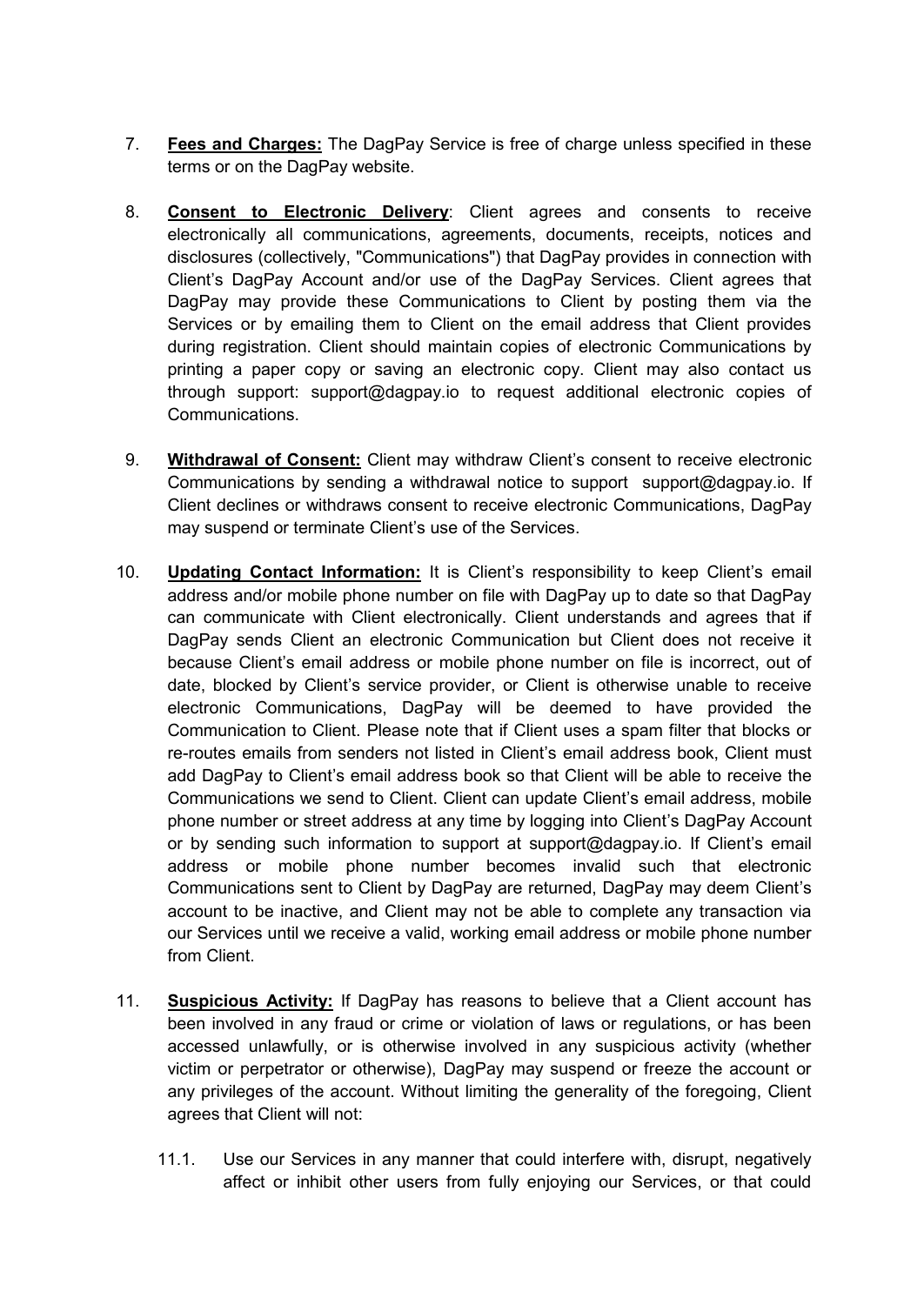damage, disable, overburden or impair the functioning of our Services in any manner;

- 11.2. Use any robot, spider, crawler, scraper, macro or other means or interface not provided by us to access our Services or to extract data;
- 11.3. Use or attempt to use another user's account without authorization;
- 11.4. Attempt to circumvent any content filtering techniques we employ, or attempt to access any service or area of our Services that Client is not authorized to access;
- 11.5. Develop any third-party applications that interact with our Services without our prior written consent;
- 11.6. Client agrees not to use the DagPay Platform for goods or services that exploit children, incite hate crimes or racism, aid terrorism, encourage discrimination in any way or form, violate human rights, or are in any way contrary to good morals.
- 11.7. Provide false, inaccurate, or misleading information; and
- 11.8. Encourage or induce any third party to engage in any of the activities prohibited under this Section.
- 11.9. Client agrees not to use DagPay services for any goods or services or products in violation of any provisions of law.
- 12. **Copyrights and Other Intellectual Property Rights:** Unless otherwise indicated by us, all copyright and other intellectual property rights in all content and other materials contained on our website or provided in connection with the Services, including, without limitation, DagPay logo and all designs, text, graphics, pictures, information, data, software, sound files, other files and the selection and arrangement thereof (collectively, "DagPay Materials") are the property of DagPay and are protected by international copyright laws and other intellectual property rights laws.
- 13. **Trademarks:** "DagPay," the DagPay logo any other DagPay product or service names, logos or slogans that may appear on our Services are trademarks of DagPay and may not be copied, imitated or used, in whole or in part, without our prior written permission. Client may not use any trademark, product or service name of DagPay without our prior written permission, including without limitation any metatags or other "hidden text" utilizing any trademark, product or service name of DagPay. In addition, the look and feel of our Services, including all page headers, custom graphics, button icons and scripts, is the service mark, trademark and/or trade dress of DagPay and may not be copied, imitated or used, in whole or in part, without our prior written permission. All other trademarks, registered trademarks, product names and company names or logos mentioned through our Services are the property of their respective owners. Reference to any products, services, processes or other information, by name, trademark, manufacturer, supplier or otherwise does not constitute or imply endorsement, sponsorship or recommendation by us.
- 14. **Discontinuance of Service:** We may, in our sole discretion and without liability to Client, with or without prior notice and at any time, modify or discontinue, temporarily or permanently, any portion of our Services.

#### 15. **Disclaimer of Warranties and Indemnification:**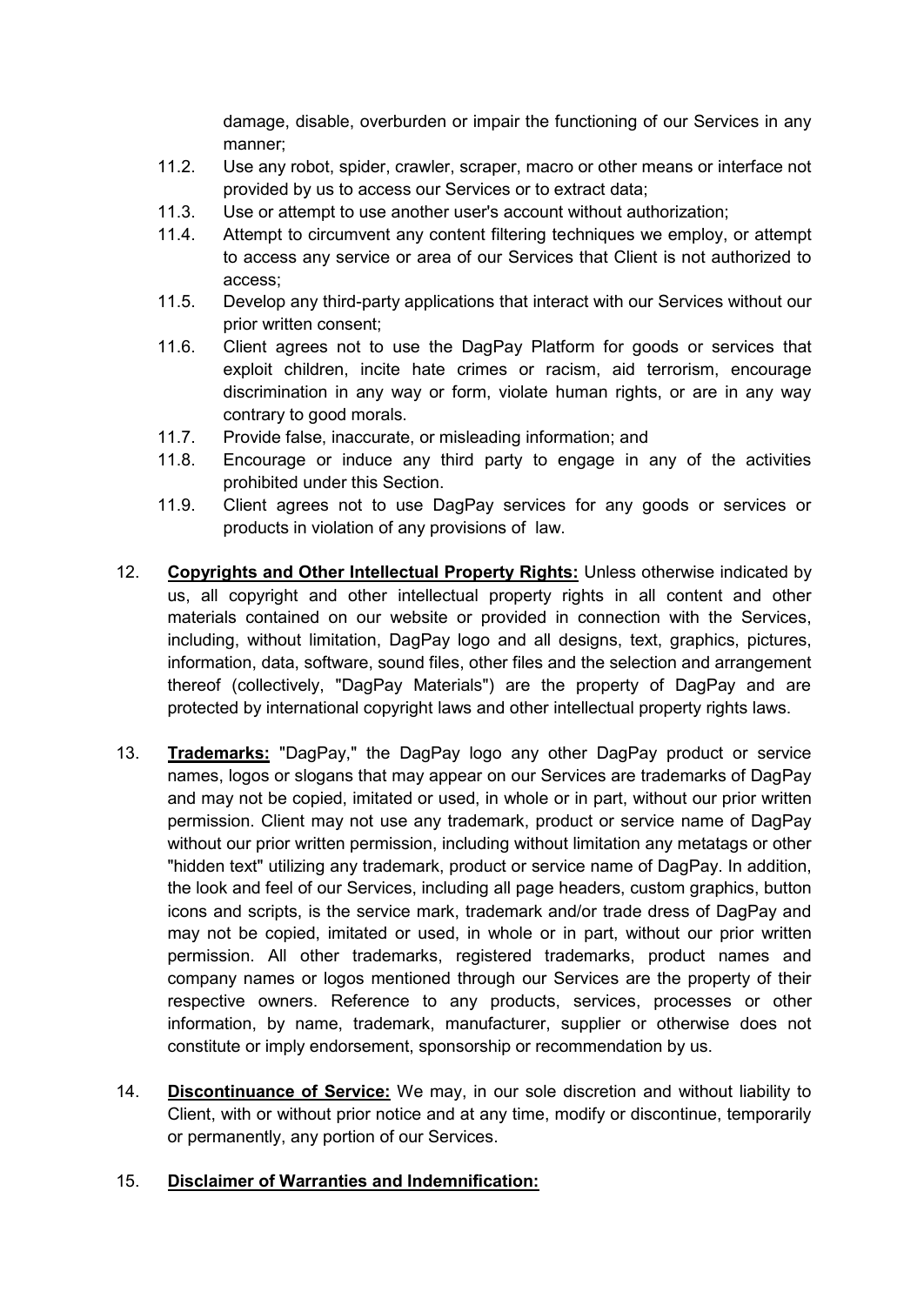- 15.1. Except as expressly provided to the contrary in a writing by us, our services are provided on an "as is" and "as available" basis. We expressly disclaim, and Client waives all warranties of any kind, whether express or implied, including and without limitation implied warranties of merchantability, fitness for a particular purpose, title and non-infringement as to our services, including the information, content and materials contained therein. Client acknowledges that information Client stores or transfers through our services may become irretrievably lost or corrupted or temporarily unavailable due to a variety of causes including software failures, protocol changes by third party providers, internet outages, *force majeure* events or other disasters including third party DDoS attacks, scheduled or unscheduled maintenance, or other causes either within or outside our control. Client is solely responsible for backing up and maintaining duplicate copies of any information Client stores or transfers through our services.
- 15.2. Some jurisdictions do not allow the disclaimer of implied terms in contracts with consumer, so some or all of the disclaimers in this section may not apply to Client where they are discounted by law.
- 15.3. Client agrees that DagPay is not responsible for any damage or loss that may arise from or in connection to the use of third party cryptocurrency wallet services providers.
- 15.4. Client agrees that DagPay is not responsible for any damage or loss to third parties that may arise from or in connection to the the goods or services provided by the Client to third parties through the DagPay Platform.
- 15.5. Client understands that DagPay does not offer the resale or exchange of cryptocurrencies and understands that the value of said currencies is subject to market fluctuations.
- 15.6. Client guarantees to use the Platform for providing only high quality goods and services.
- 15.7. Client agrees to defend, reimburse or compensate ("indemnify") DagPay and hold DagPay, the people who work for us or who are authorised to act on our behalf harmless from any claim or demand (including legal fees) made or incurred by any third party due to or arising out of Client's or Client's employees' or agents' (or, where a third party otherwise acts on Client's behalf with Client's permission, that third party's) actions and/or inactions, breach of this Agreement, breach of any law, breach of the rights of a third party, use of Client's DagPay account and/or use of the Services, our infrastructure, our websites, our software and our systems (including any networks and servers used to provide any of the Services) operated by us or on our behalf.

# 16. **Pre-dispute arbitration clause. By signing this arbitration agreement the parties agree as follows:**

16.1. Client agrees that any controversy, dispute, claim, or grievance between DagPay and Client arising out of, or relating to, this Agreement, or any provision of the Client Agreement or any other agreement between DagPay